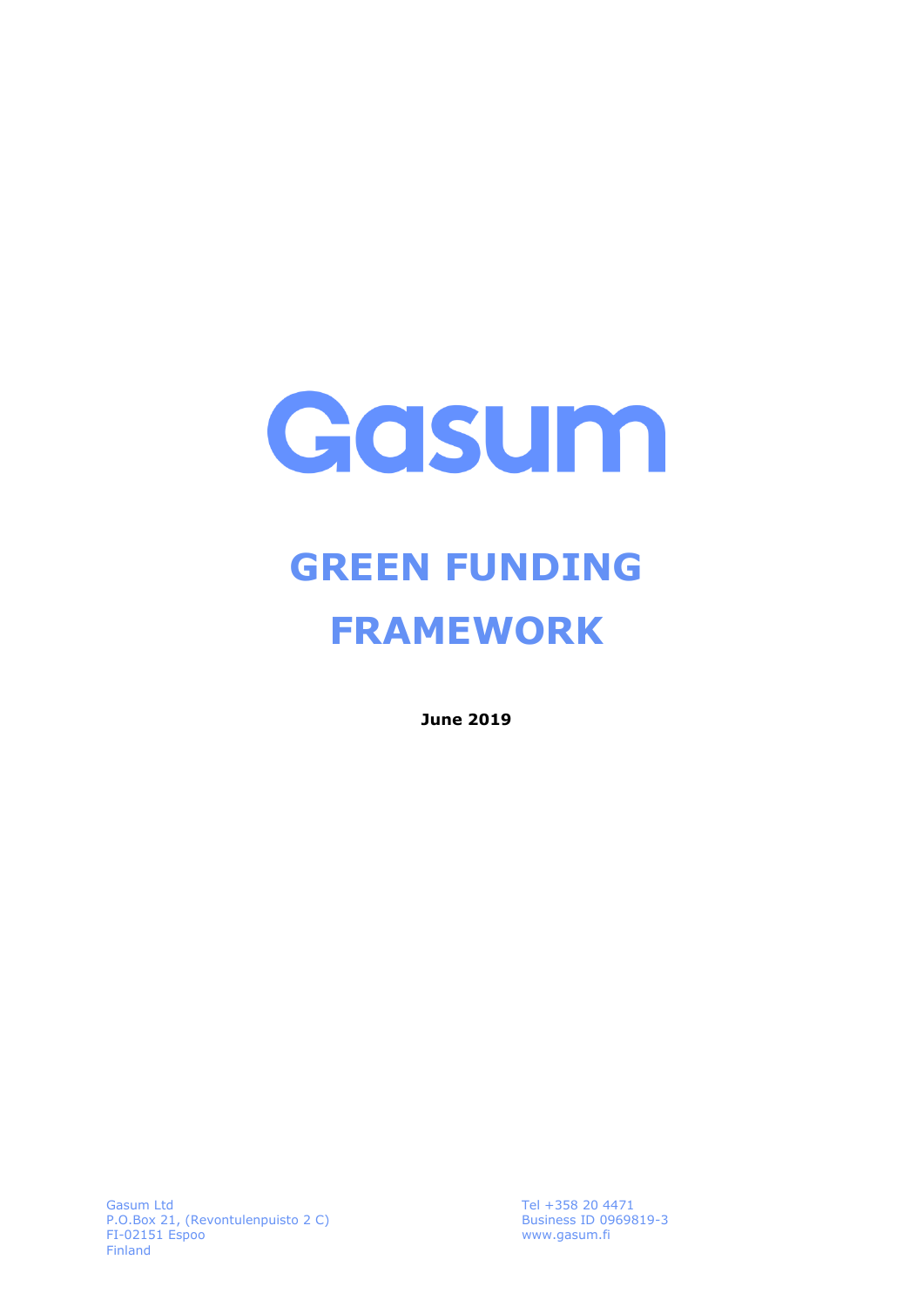

## **Table of Contents**

| 1. |  |
|----|--|
|    |  |
|    |  |
|    |  |
|    |  |
|    |  |
|    |  |
|    |  |
|    |  |
|    |  |
|    |  |
|    |  |
|    |  |
| 3. |  |
| 4. |  |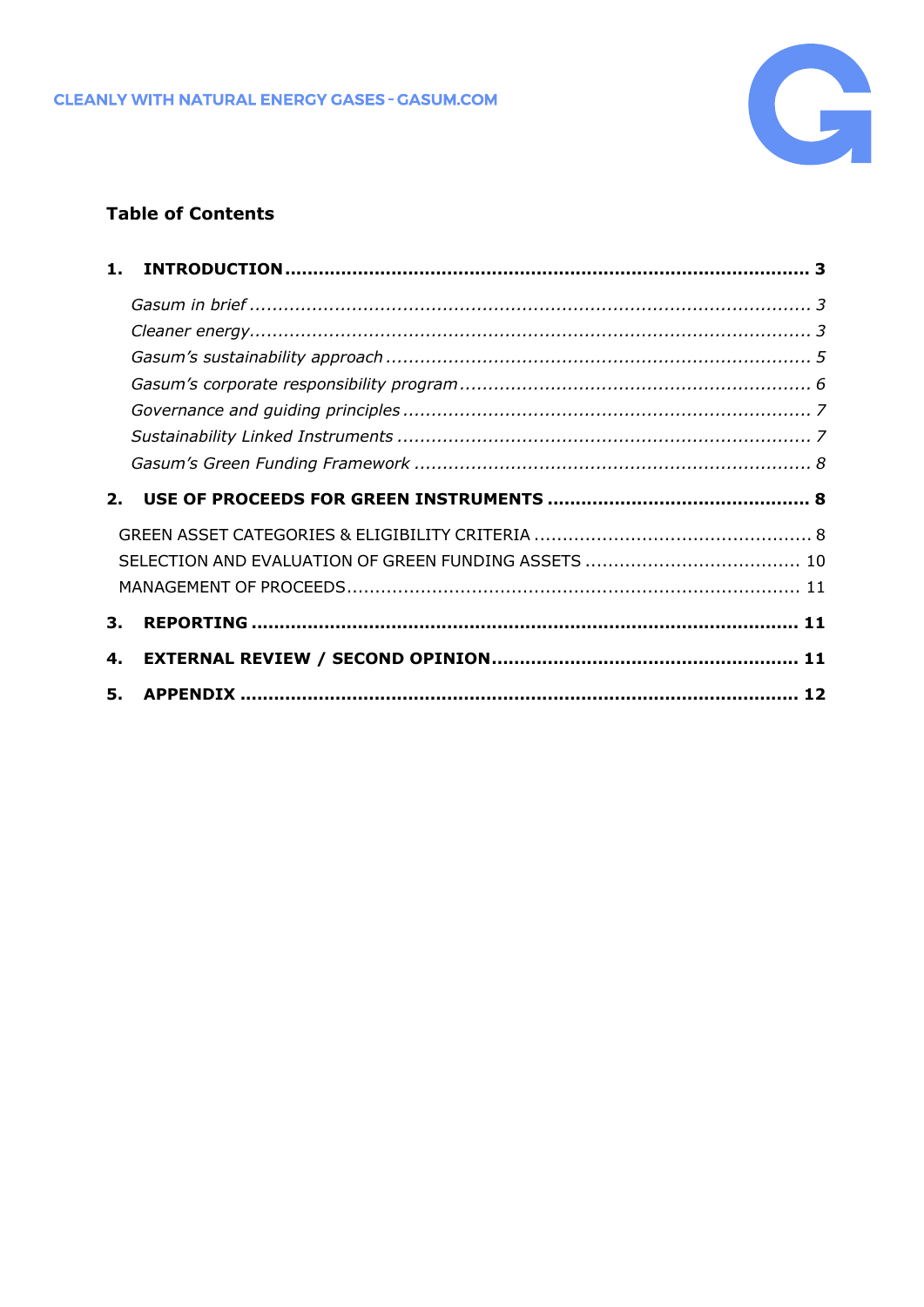

# <span id="page-2-0"></span>**1. INTRODUCTION**

### <span id="page-2-1"></span>**Gasum in brief**

The energy company Gasum was founded in 1994. Gasum is a Nordic gas sector and energy market expert. Together with its partners, Gasum is building a bridge towards a carbon-neutral society on land and at sea.

Gasum strengthens the role of gas and develops gas infrastructure in the Nordics. The company offers energy for road and maritime transport segments, as well as industry and energy production. Gasum promotes circular economy by processing waste and producing biogas and recycled nutrients in Finland and Sweden. Gasum is also the leading liquefied natural gas (LNG) actor in the Nordic market and imports natural gas to Finland.

The Gasum Group has around 350 employees in Finland, Norway and Sweden. The company's revenue in 2018 totalled €1,177 million. Gasum is a fully Finnish state-owned company.

### <span id="page-2-2"></span>**Cleaner energy**

At Gasum, our mission is **"Cleaner energy".** Climate change is a global challenge, and limiting the global warming requires far-reaching transitions in energy systems, among other mitigation actions. As a low-emission fuel, the role of gas will increase in the future, above all in maritime transport and heavy-duty road transport as the most potential alternative fuel for fossil diesel when actions to curb local air pollution and climate change call for a rapid transition to cleaner solutions.

Gasum's **low-carbon and renewable energy solutions** help our customers in different segments to cut their CO<sub>2</sub> emissions as well as contribute **to improved local air quality** due to elimination of particle and sulphur dioxide emissions. We aim at enabling 1,300,000 t CO<sup>2</sup> emission reductions for our customers with our low-carbon products by 2025 compared to 2014 level by reaching our set volume targets. In road transportation Gasum's biogas **reduces the greenhouse gas emissions** generated over the fuel life cycle by up to 85-90% compared with traditional fossil fuels.

Gasum is one of the leading **processers of biodegradable waste** and **suppliers of renewable biogas** in the Nordic countries, which makes the company a unique player in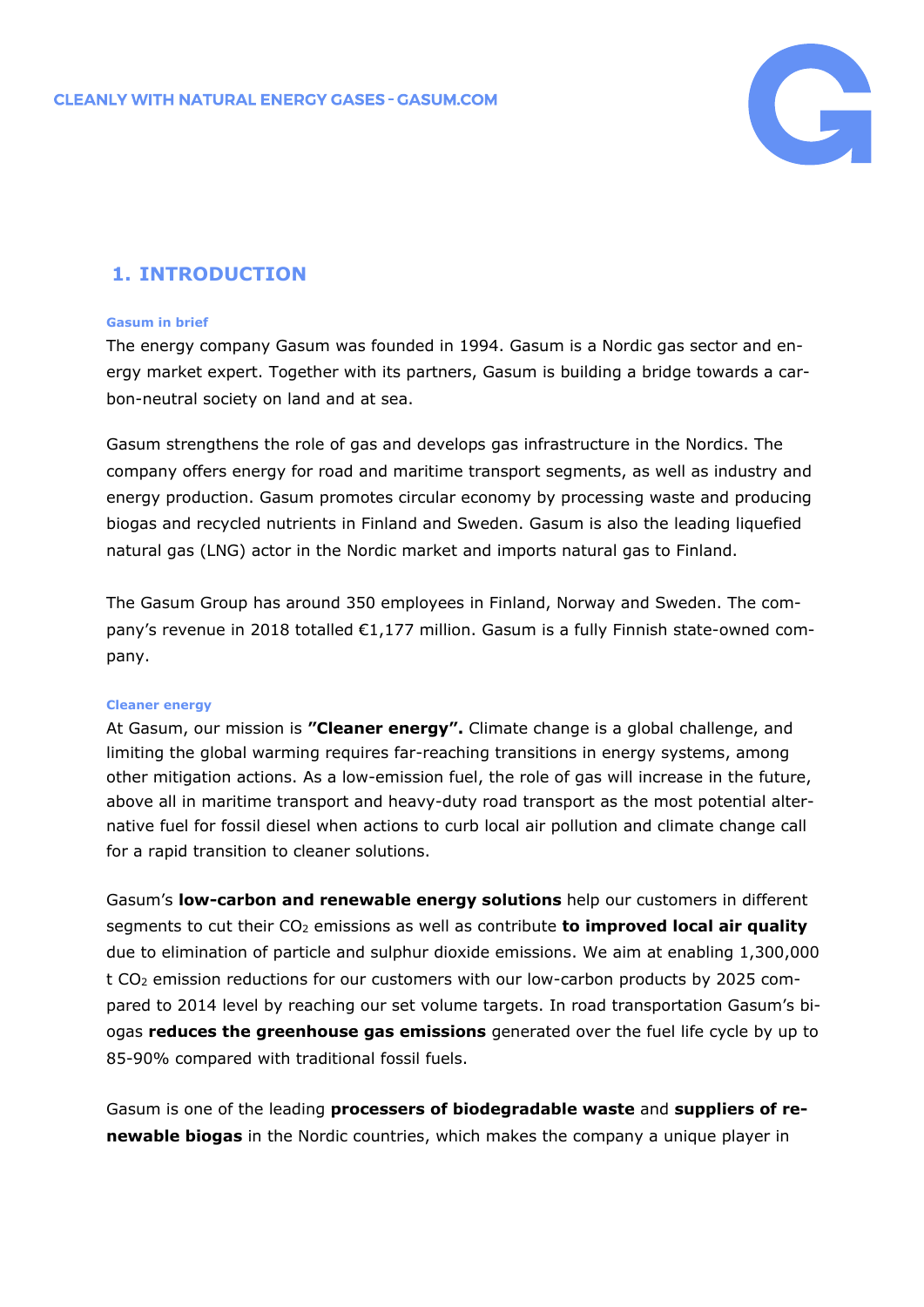

combating the climate change. Our network of biogas plants is a model example of **circular economy** implementation. Gasum handles almost 900 000 tonnes of biodegradable waste and agricultural sidestreams annually, and uses the local feedstock to produce renewable biogas. Currently Gasum supplies biogas with an annual production volume of circa 620 GWh. Biogas is suitable for various purposes, including road transport segment and industrial uses.

The circular-economy impact of biogas production is further enhanced by the organic nutrients recovered in the production process. The residual solids and liquids created in biogas production have uses such as **high-quality recycled fertilizer products** in industry, agriculture, landscaping and can also be turned into gardening soil through a process of maturation involving composting. Gasum is producing organic fertilizers totalling 930 000 tons per year.

Developing the biogas market and increasing the biogas production capacity and transport use of gas are key elements of the Gasum strategy. There are several ongoing new investment projects for increasing the production capacity and the target is to increase biogas production capacity significantly over the coming years. Increased role of biogas as an energy solution is supported by the EU's revised Waste Directive and revised Renewable Energy Directive, as well as current proposals included in the EU Commission's Circular Economy Package.

Gasum is the leading **liquefied natural gas (LNG)** player in the Nordics and supplies the fuel to maritime transport, industry and heavy-duty vehicles in Finland, Sweden and Norway. In 2018, Gasum delivered 442,000 tons (6,3TWh) of LNG. With its LNG production facility, LNG terminals around the Baltic Sea and safe and efficient bunkering operations, Gasum is ideally positioned for the growing demand of LNG in the marine segment and continues to strengthen the position and infrastructure of LNG.

At the same time, Gasum is increasing the availability of **renewable liquefied biogas (LBG**). Strong position and infrastructure of LNG is a crucial driver in advancing the use of LBG, which can utilise the same technology and infrastructure as LNG, enabling an easy transfer to renewable energy sources.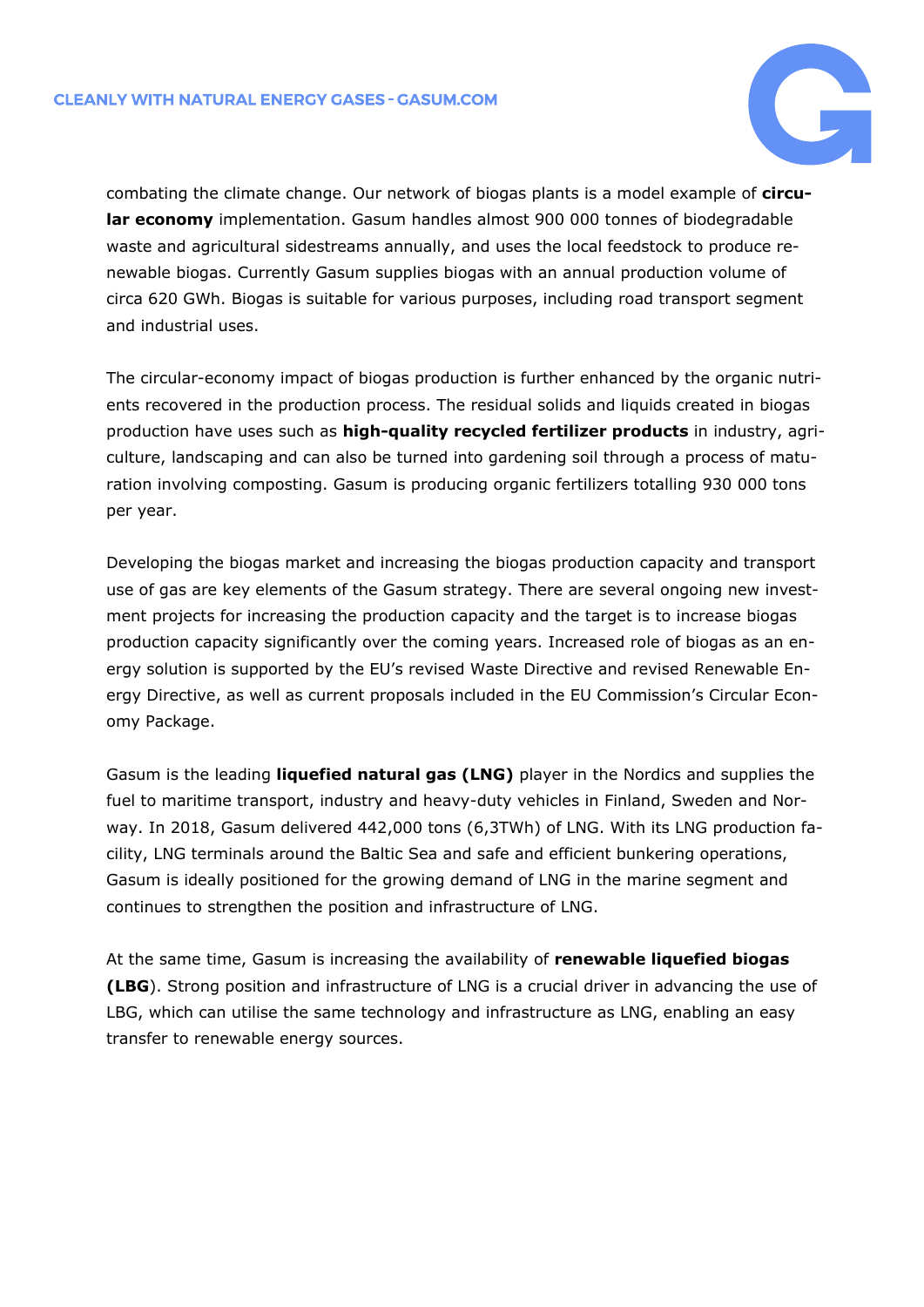

#### <span id="page-4-0"></span>**Gasum's sustainability approach**

At Gasum, we regard sustainability as a comprehensive approach that is closely connected to our strategy. We take our **social, environmental and economic responsibilities** into account in our daily operations and decision-making. We promote sustainable development based on provision of cleaner energy solutions in the Nordic countries and the principles of circular economy.

Gasum's commitment to long-term profitability and sustainability is set out in our **corporate responsibility program**, which steers the responsibility work in all operating countries. The program addresses six themes identified as material to Gasum and to our stakeholders: safety and security, climate change mitigation, circular economy, access to gas, responsible business, and people.

In line with themes, we have set objectives for our sustainability work. Progress is regularly monitored at group level and reported via the annual Corporate Responsibility Report and quarterly Interim Reports.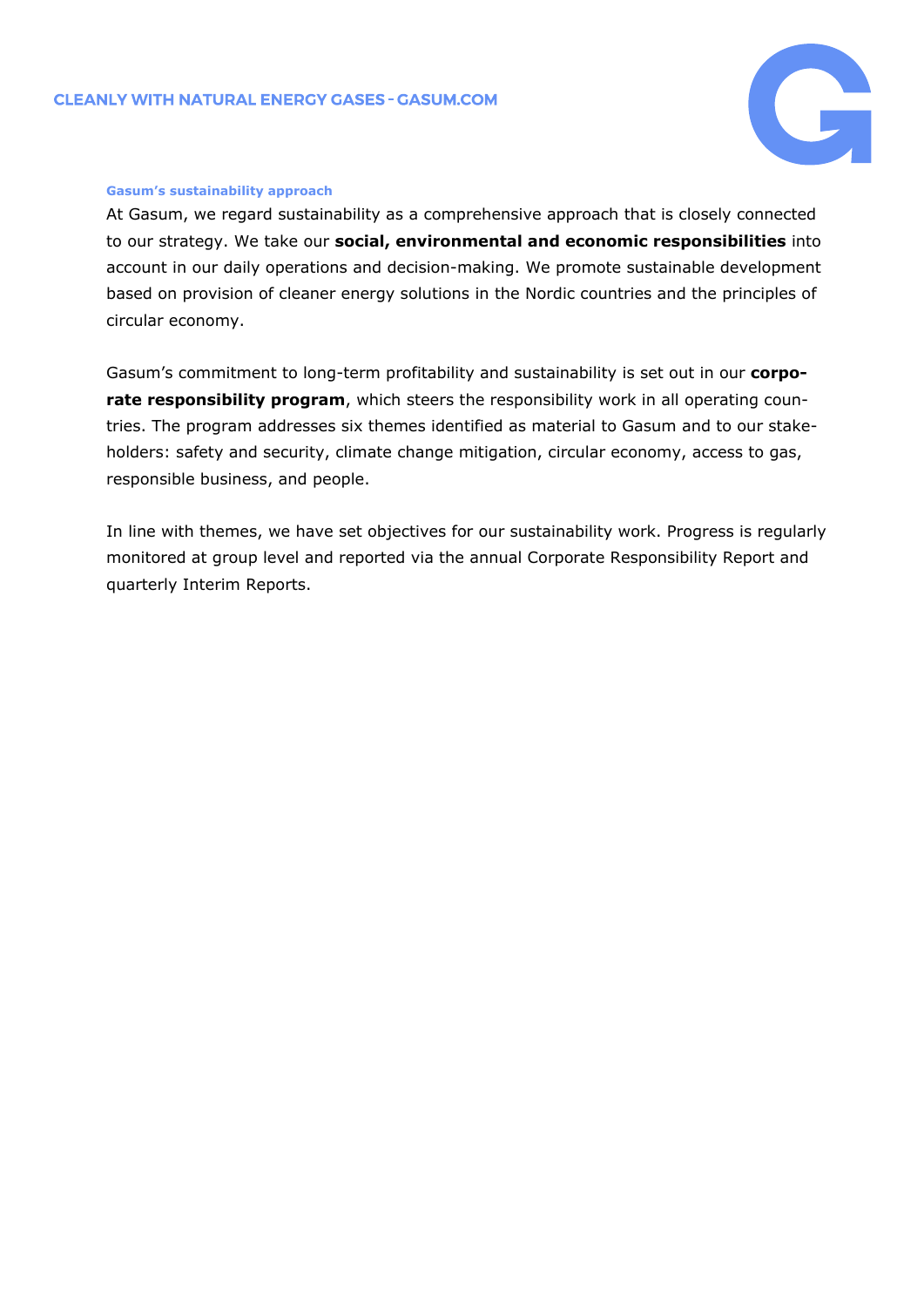<span id="page-5-0"></span>**Gasum's corporate responsibility program**





Gasum promotes sustainable development and supports the UN Sustainable Development Goals (SDGs). We have defined those goals towards which we contribute the most in our operations. A key tool for Gasum in the implementation of the UN Agenda 2030 for Sustainable Development is being part of the Society's Commitment to Sustainable Development.

Gasum has made commitments to variety of programs and projects promoting sustainability, and participates in the activities of various international organizations and industry associations. Through this cooperation, the company is involved in developing the energy and gas sector industry practices as well as influencing development in fields including marine fuels, bioenergy, climate change mitigation, circular economy, waste management and energy research. Read more from our Corporate Responsibility report at [www.gasum.com.](http://www.gasum.com/)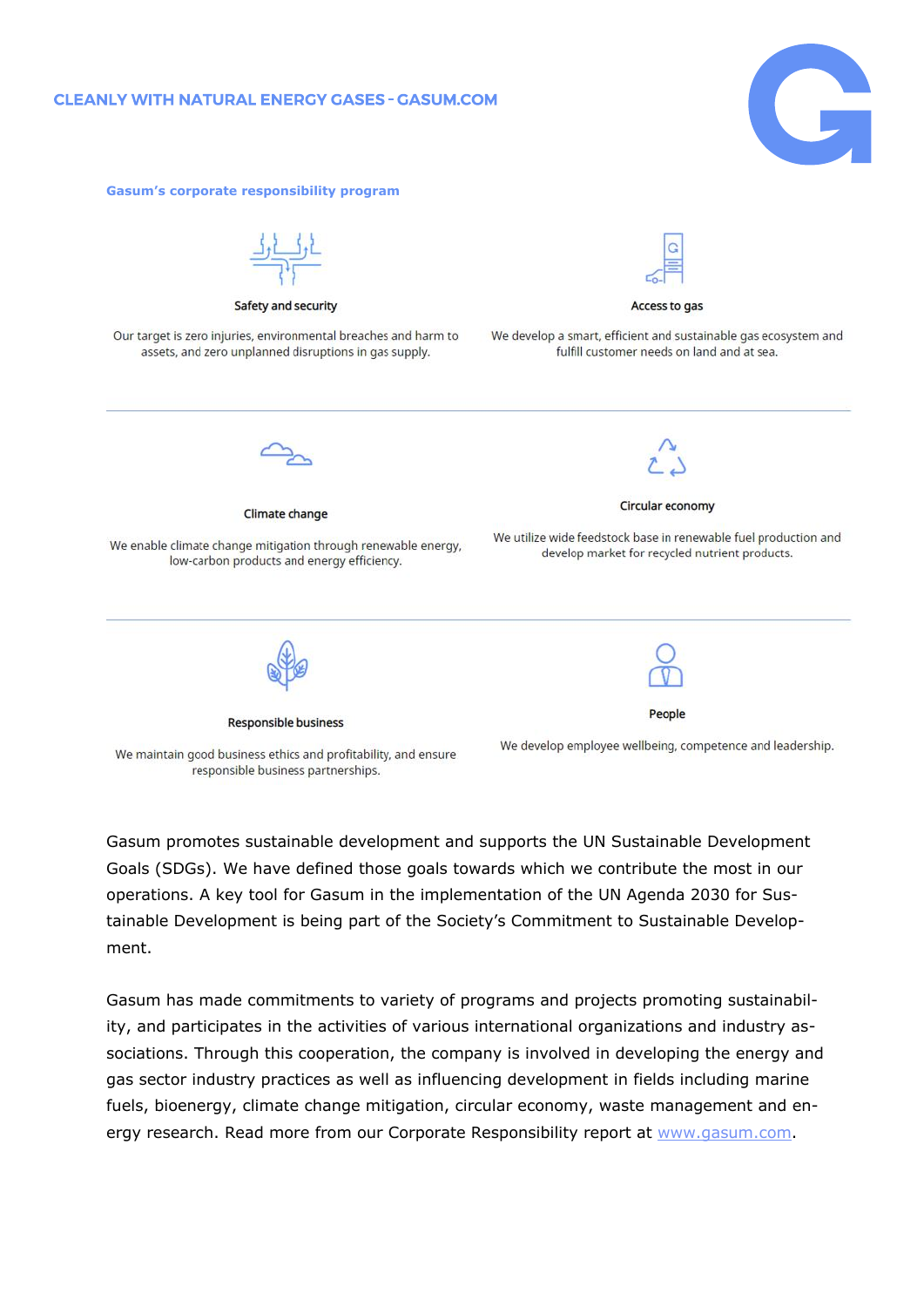

#### <span id="page-6-0"></span>**Governance and guiding principles**

The Gasum Group operates in accordance with the **principles of openness, transparency and equality** and in **full compliance with the legislative and regulatory provisions** of the operating countries as well as the commitments both within Gasum and in relation to customers, public authorities and other stakeholders.

Sustainability is a key element of Gasum's **corporate governance**, promoted by the CEO, and the Gasum Management Team. The CEO carries the responsibility with the whole management team for the successful implementation of our responsibility strategy. Company's Code of Conduct, Corporate governance rules, certified integrated management system and other policies, guidelines, and statements on specific responsibility topics all further elaborate our approach, while also guiding our employees in their everyday work.

### <span id="page-6-1"></span>**Sustainability Linked Instruments**

In addition to Green Funding Instruments, Gasum may issue debt linked more broadly to sustainability. The aim of these facilities is to support Gasum's overall strategy and transition towards a low-carbon economy. At Gasum, we regard sustainability as a comprehensive approach that is closely connected to our strategy, thus we aim at connecting sustainability as an integral part of our funding as well.

Gasum aims to align any Sustainability Linked Instrument with the latest version of the Sustainability Linked Loan Principles ("SLLP"), published by the LMA, APLMA and LSTA. This Framework provides the background for positioning the rationale for Sustainability Linked Instruments within Gasum's overarching sustainability strategy. For each Sustainability Linked Instrument, Gasum will set out specific Sustainability Performance Targets ("SPTs") that are aligned with its overall objectives and strategy and support the transition towards low-carbon economy.

For the avoidance of doubt, Sustainability Linked Instruments and Green Funding Instruments are not mutually exclusive transaction types, and there may be times when an instrument can be both Sustainability Linked and Green Funding Instrument. However, Green Funding Instruments are always defined by the Green Asset Categories & Eligibility Criteria described below. Gasum aims at providing information regarding the type of the instrument in connection to any Sustainability Linked Instrument or Green Funding Instrument issued.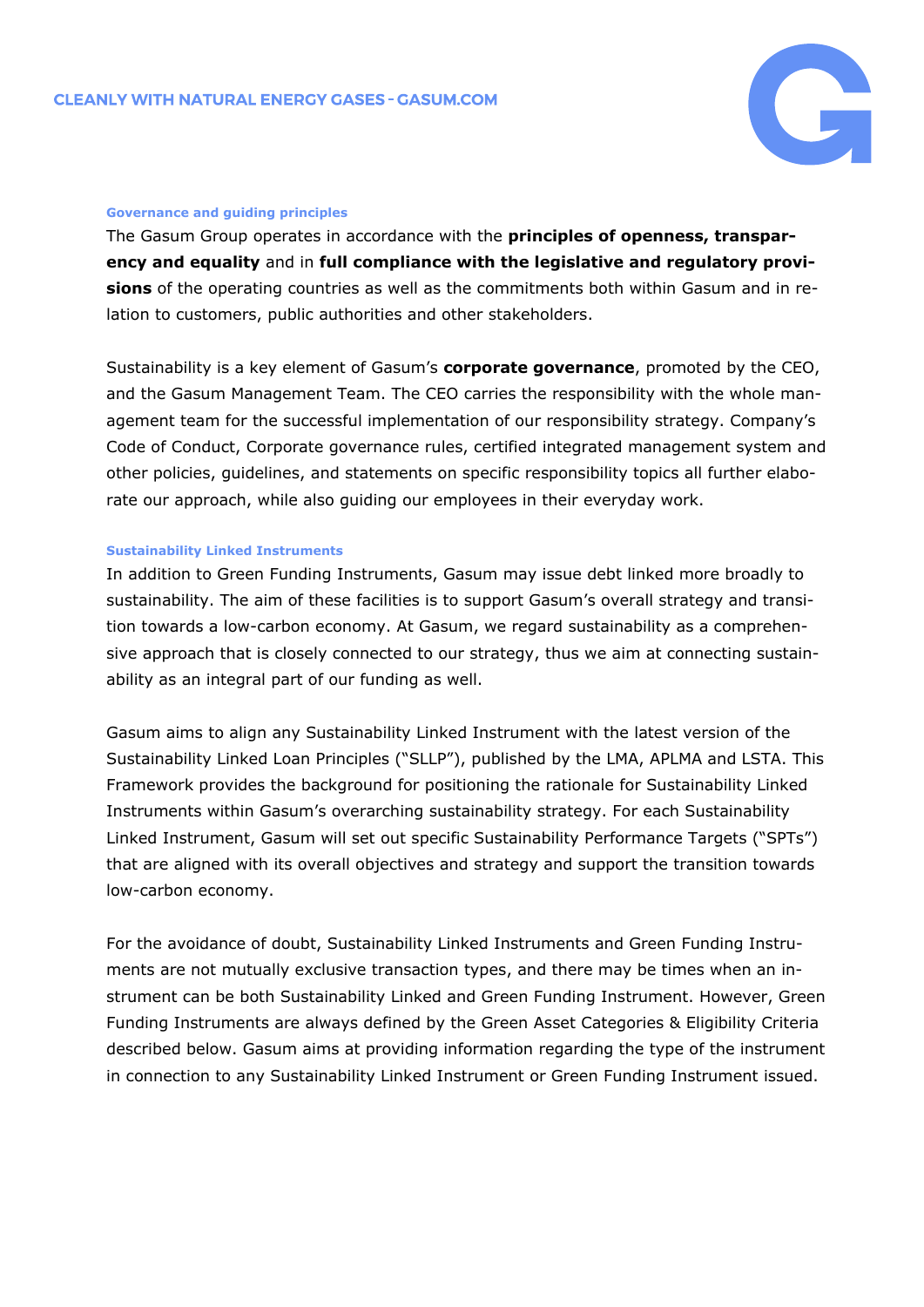

## <span id="page-7-0"></span>**Gasum's Green Funding Framework**

This Green Funding Framework sets the basis for the identification, selection, verification and reporting of the investments and operations that are eligible for being financed by amount equal to the net proceeds of Gasum's green financing instruments and the management of such proceeds.

This Green Funding Framework is based on the latest edition of Green Bond Principles ("GBP") published by the International Capital Markets Association ("ICMA") and the latest edition of Green Loan Principles ("GLP") published by the Loan Market Association ("LMA"), Asia Pacific Loan Market Association ("APLMA") and the Loan Syndications and Trading Association ("LSTA"). The Green Funding Framework may be further updated and expanded as the principles and market practices evolve. Gasum is committed to support the growth and integrity of the market and welcomes an open dialogue on the topic.

## <span id="page-7-1"></span>**2. USE OF PROCEEDS FOR GREEN INSTRUMENTS**

The amount equal to the net proceeds of the Green Funding will be used to finance or refinance eligible investments and operations that have been evaluated and selected by Gasum in accordance to this Green Funding Framework.

# <span id="page-7-2"></span>**GREEN ASSET CATEGORIES & ELIGIBILITY CRITERIA**

The Asset Categories in the table below have been identified by Gasum as aiming to increase positive or reduce negative impact on the environment, and being increasingly in the focus for Gasum in the future. Assets categories that have been verified by an external verifier to be consistent with the GBP, GLP and the verifier's own criteria, as evidenced by a "**Second Party Opinion**" published on Gasum's website, will be included as Green Assets.

| $GBP1$ cate-<br>gory                                         | <b>Project types</b>                                                                                                                          | <b>UN SDGs</b> |
|--------------------------------------------------------------|-----------------------------------------------------------------------------------------------------------------------------------------------|----------------|
| Renewable<br><b>Energy and</b><br>Circular<br><b>Economy</b> | "Renewable Energy and Circular Economy Adapted Products"<br>means                                                                             | AFFORDABLE AND |
| Adapted<br><b>Products</b>                                   | 1) Biogas or liquefied biogas (LBG) for the use of transport on land<br>and at sea, industry and energy production. Renewable energy products |                |

<sup>1</sup> Green Bond Principles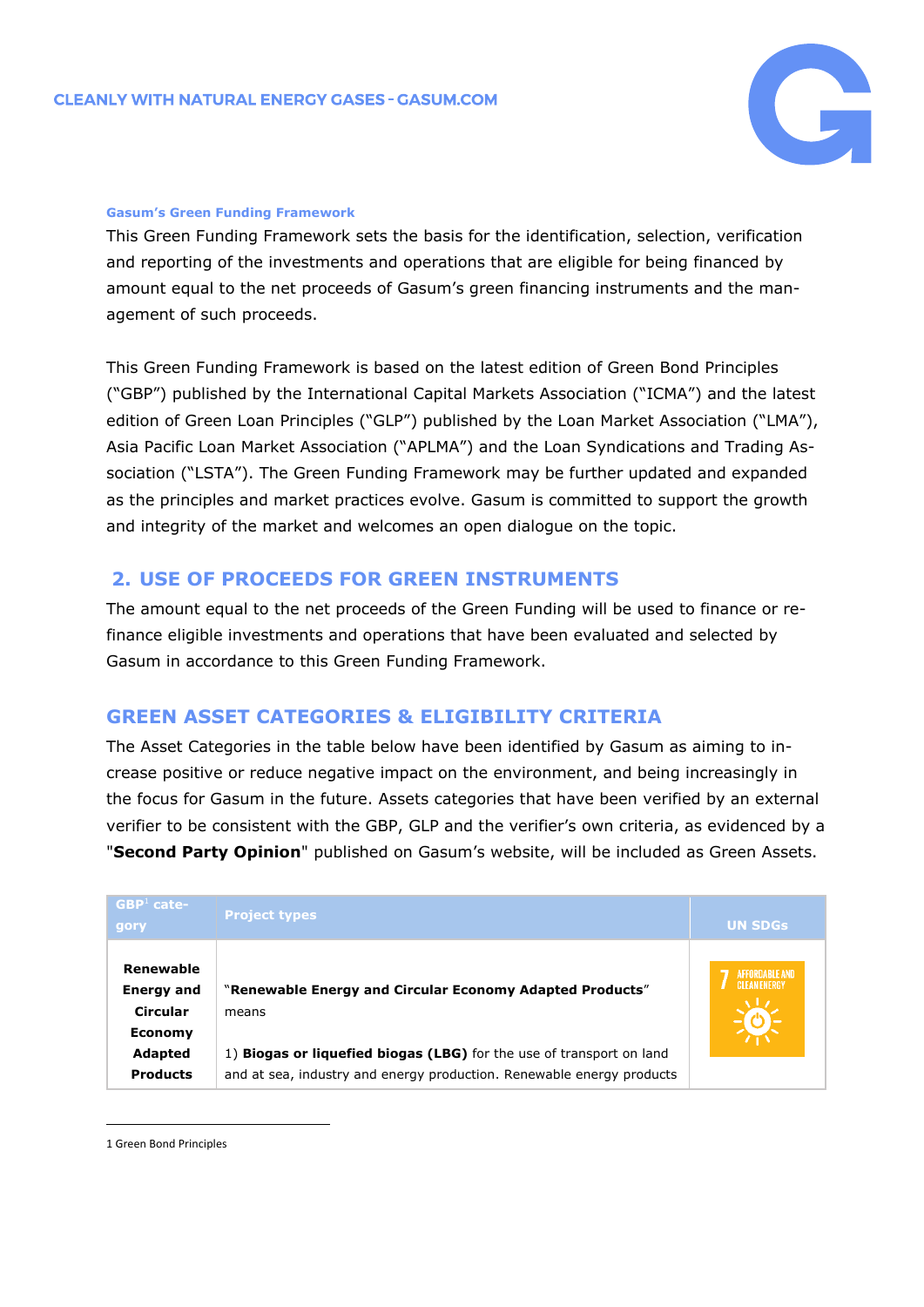## **CLEANLY WITH NATURAL ENERGY GASES - GASUM.COM**



|                                                                     | replace fossil or carbon intensive energy sources and enable reduction                                                                                                                                                                                                                                                                                                                                                                                                                                                                                                                                                                                                                                                                                                                                                                                                  |                                                                                                                                                            |
|---------------------------------------------------------------------|-------------------------------------------------------------------------------------------------------------------------------------------------------------------------------------------------------------------------------------------------------------------------------------------------------------------------------------------------------------------------------------------------------------------------------------------------------------------------------------------------------------------------------------------------------------------------------------------------------------------------------------------------------------------------------------------------------------------------------------------------------------------------------------------------------------------------------------------------------------------------|------------------------------------------------------------------------------------------------------------------------------------------------------------|
|                                                                     | of greenhouse gas emissions and local air pollution.                                                                                                                                                                                                                                                                                                                                                                                                                                                                                                                                                                                                                                                                                                                                                                                                                    | <b>INDUSTRY, INNOVATION<br/>AND INFRASTRUCTURE</b>                                                                                                         |
|                                                                     | 2) Recycled fertilizer and nutrient products supplied to partners in<br>agriculture or industry. Use of recycled fertilizer and nutrient products<br>reduce industrial production of artificial nutrient products and reduce<br>dependence on mining nutrients from the ground.<br>Use of Proceeds<br>R&D of renewable and low-carbon feedstocks, products, pro-<br>cesses, and technologies<br>Investments in and maintenance of facilities and equipment<br>used for production or storage of products<br>Investments in and maintenance of infrastructure used for<br>transporting and delivering products (as described above in<br>points 1 and 2), e.g. terminals, expansion of fuelling station<br>network and developing marine bunkering infrastructure<br>Other investments that improve availability and access to re-<br>newable and eco-efficient products | <b>SUSTAINABLE CITIES</b><br><b>AND COMMUNITIES</b><br><b>RESPONSIBLE</b><br><b>CONSUMPTION</b><br>AND PRODUCTION<br><b>CLIMATE</b><br>13<br><b>ACTION</b> |
| Waste man-<br>agement and<br>pollution<br>prevention<br>and control | "Pollution Prevention and Control" means<br>Treatment of a wide feedstock base of biodegradable fractions of<br>1)<br>waste and agricultural side-streams of the society.<br>Development of the use of side-streams of biogas production and<br>2)<br>improving resource efficiency of the process, and increasing the use<br>of renewable energy in Gasum's operations<br>Use of Proceeds<br>R&D of waste management and pollution prevention solutions<br>Equipment and management systems for reduction of waste,<br>wastewater, residuals and air emissions<br>Equipment and management systems for improved capacity /<br>efficiency to process feedstocks<br>Developing renewable energy production for use in Gasum op-<br>erations                                                                                                                              | SUSTAINABLE CITIES<br>AND COMMUNITIES<br><b>12 RESPUNSION</b><br>AND PRODUCTION                                                                            |
| <b>Energy effi-</b><br>ciency                                       | "Energy efficiency" means:<br>Overall energy efficiency improvements in own or customer opera-<br>1)<br>tions<br>2)<br>Improvements related to management systems<br>Use of Proceeds<br>Operational energy saving projects only related to other Green<br><b>Asset Categories</b><br>Improving efficiency or coverage of management systems in<br>production units related to other Green Asset Categories                                                                                                                                                                                                                                                                                                                                                                                                                                                              | AFFORDABLE AND<br>CLEAN ENERGY                                                                                                                             |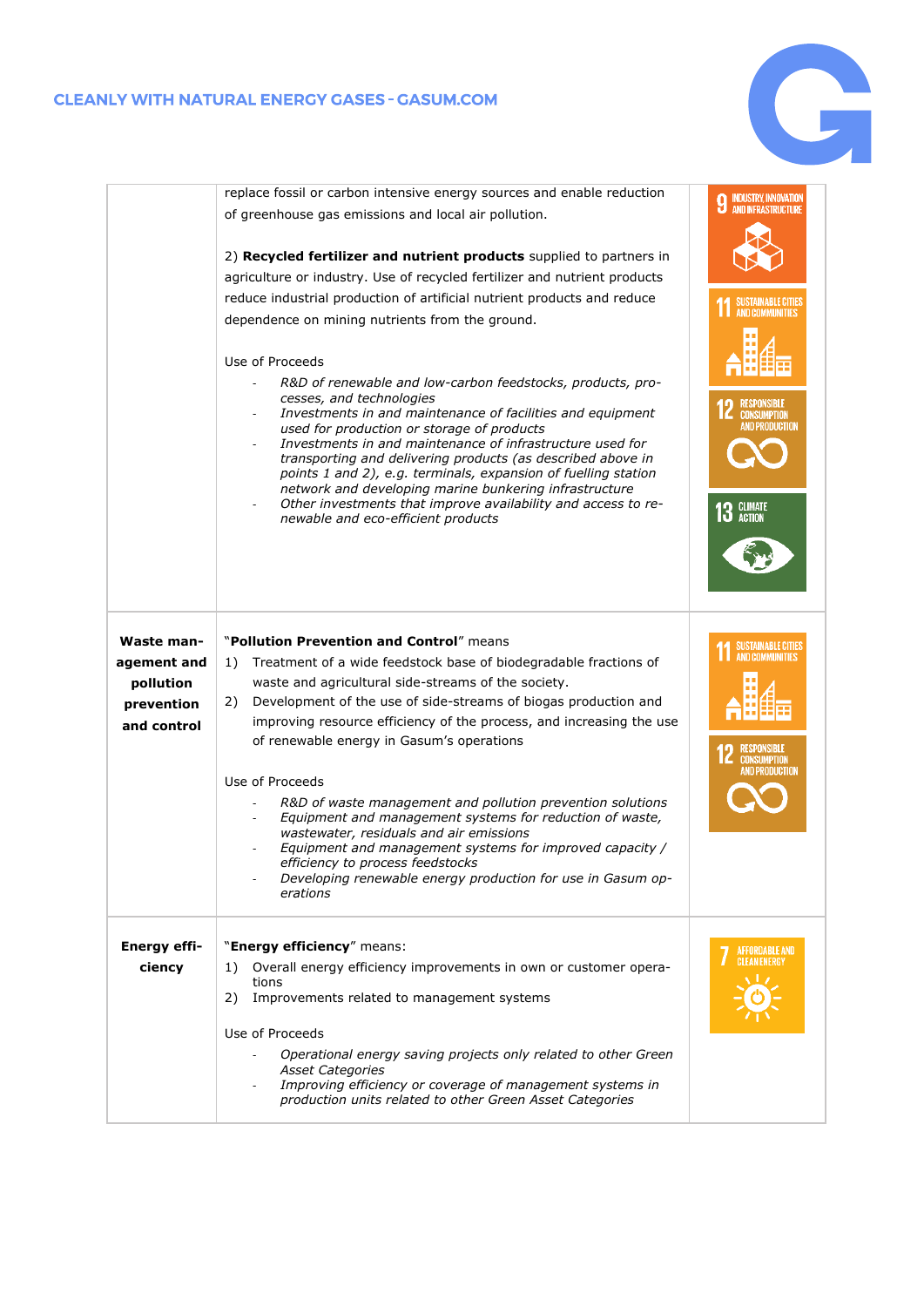

## <span id="page-9-0"></span>**SELECTION AND EVALUATION OF GREEN FUNDING ASSETS**

Gasum will complete the following process when selecting and evaluating financing within the Asset Categories that qualify as eligible assets. Overall selection and evaluation process is governed by our Gasum Investment and Responsibility Council, and the process steps are detailed below:

- 1. Gasum business units (Portfolio Management and Trading, Biogas and Traffic) will propose potential green assets
- 2. Gasum Investment and Responsibility Council evaluates eligibility of proposals according to eligibility criteria in above table and removes projects that do not meet the criteria
- 3. Gasum Investment and Responsibility Council verifies the eligibility of remaining assets and presents the potential green assets to Gasum Board of Directors for final approval
- 4. Gasum Board of Directors has the final veto right

Products are approved by management following the mandate by the CEO and Board of Directors.

All projects are reviewed by the Gasum Investment and Responsibility Council comprising group and division representatives, CEO, Sustainability manager and headed by the CFO.

Risks are mitigated through detailed pre-feasibility and feasibility studies which are prepared for each investment. Group investment guidelines stipulate the process, governance, risk management, and monitoring procedures for strategic projects. Post completion audits are carried out for all significant investments.

To ensure a credible process for selecting projects we have defined a set of Green Funding specific steps, which have been integrated into the existing governance model of Gasum.

The overall governance model for Gasum's Green Funding Framework, including the definition of Eligible Activities, have further been developed by a dedicated Green Funding team consisting of members from the sustainability and communications, finance and treasury departments. While all Green Funding is administered by the Treasury team, our governance model includes experts from across the company to ensure alignment to the framework.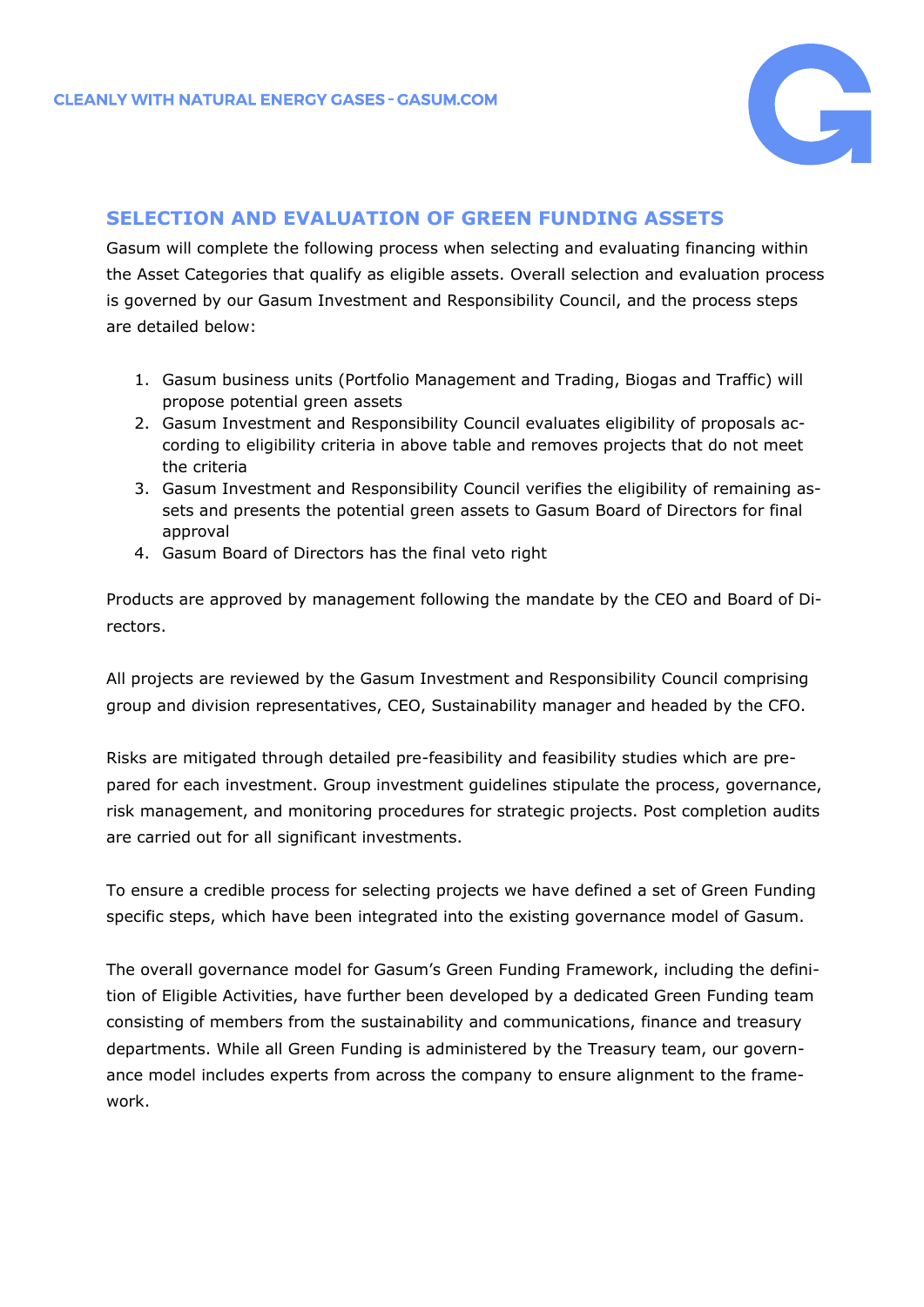

## <span id="page-10-0"></span>**MANAGEMENT OF PROCEEDS**

Gasum will establish a Green Funding Register in relation to Green Funding for the purpose of monitoring the Green Assets and the allocation of the amount equal to the net proceeds from Green Funding to Green Assets.

The amount equal to the net proceeds of the Green Funding by Gasum will be earmarked for allocation in the Green Funding Register in accordance with this Green Funding Framework.

Gasum will maintain an aggregate amount of assets in the Green Funding Register that is at least equal to the aggregate net proceeds of all outstanding Gasum Green Funding. There may be periods when a sufficient aggregate amount of Green Assets has not yet been allocated to the Green Funding Register to fully cover the proceeds of each Green Funding instrument, either as the result of changes in the composition of Green Assets or the issue of additional Green Funding instruments.

Any portion of the net proceeds of Green Funding that have not been allocated to Green Assets in the Green Funding Register will be held in accordance with Gasum's normal liquidity management policy for general corporate purposes. The Green Funding Register will form the basis for the impact reporting.

# <span id="page-10-1"></span>**3. REPORTING**

Gasum will annually publish an Impact Report that aims to provide:

- *The amount of net proceeds that have been allocated within each eligibility criteria*
- *The remaining balance of net proceeds which have not yet been allocated to Green Assets (if any)*
- *Environmental impacts (energy savings and CO<sup>2</sup> savings/avoidance) financed through Green Funding instruments*

The impact report will also include methodology used in impact calculations. Gasum aims to have the impact report externally assured.

# <span id="page-10-2"></span>**4. EXTERNAL REVIEW / SECOND OPINION**

Gasum has engaged Cicero to act as an external verifier of this Green Funding Framework. Its Second Party Opinion is publicly available on Gasum's website.